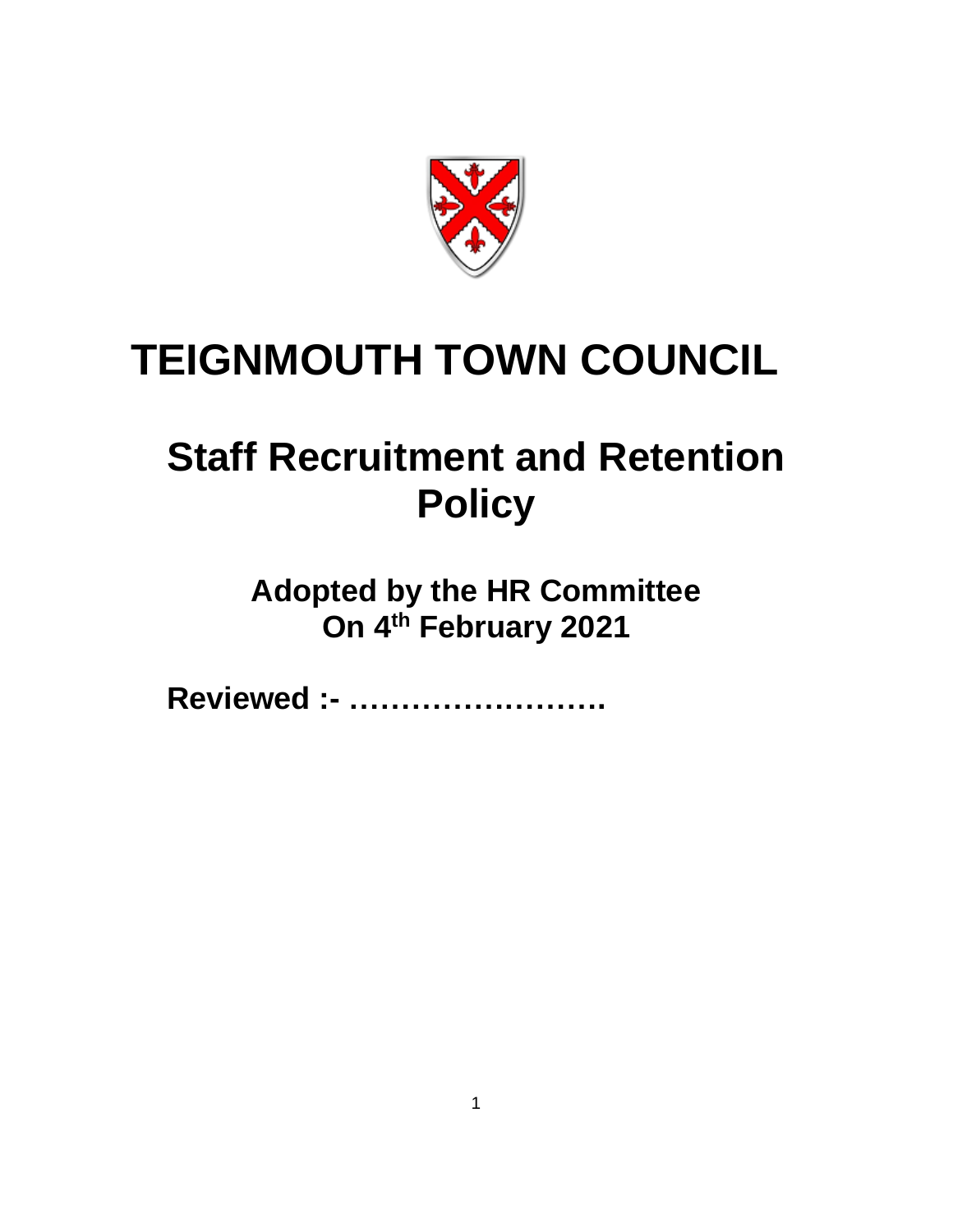## **Teignmouth Town Council Staff Recruitment and Retention Policy**

#### **1. Recruitment of Staff**

- 1.1 Although there is no requirement to do so, the Town Council will normally advertise staff vacancies. Such vacancies as may arise may be filled by whatever method the Town Council sees fit to use.
- 1.2 If the Town Council decides to advertise any staff vacancies, they will be publicised by means of advertisements in the local press, and when appropriate in the national press, giving details of any qualifications and experience required and be offered an informal chat by telephone or email conversation about the post. The closing date for receipt of applications and the interview date will be included in the advert.
- 1.3 Application for vacancies will be by means of Town Council application forms. Receipt of all applications will be acknowledged by letter or email.
- 1.4 All applications received will be viewed and scored against a set of criteria appertaining to the specific job vacancy. A shortlist will be drawn up of those candidates selected for interview.
- 1.5 Candidates will be selected taking full account of the provisions of any anti-discriminatory legislation in force at the time.
- 1.6 Interviews will normally be conducted either on the same day or over two consecutive days. A list of skills will be drawn up against which candidates' abilities will be tested. Interviewing officers will usually be the Town Clerk and the Line Manager for the particular service that has the vacancy. For Town Clerk vacancies an interview panel will be agreed to include professional personnel specialists.
- 1.7 Offers of employment following the interview process described above will normally be made initially by telephone and followed up by a letter within 48 hours.
- 1.8 All offers of employment are made subject to satisfactory references being received and are subject to a six-month probationary period on both sides.
- 1.9 All staff employed by the Town Council are expected to sign the Town Council's formal Contract of Service on appointment applicable to the post advertised.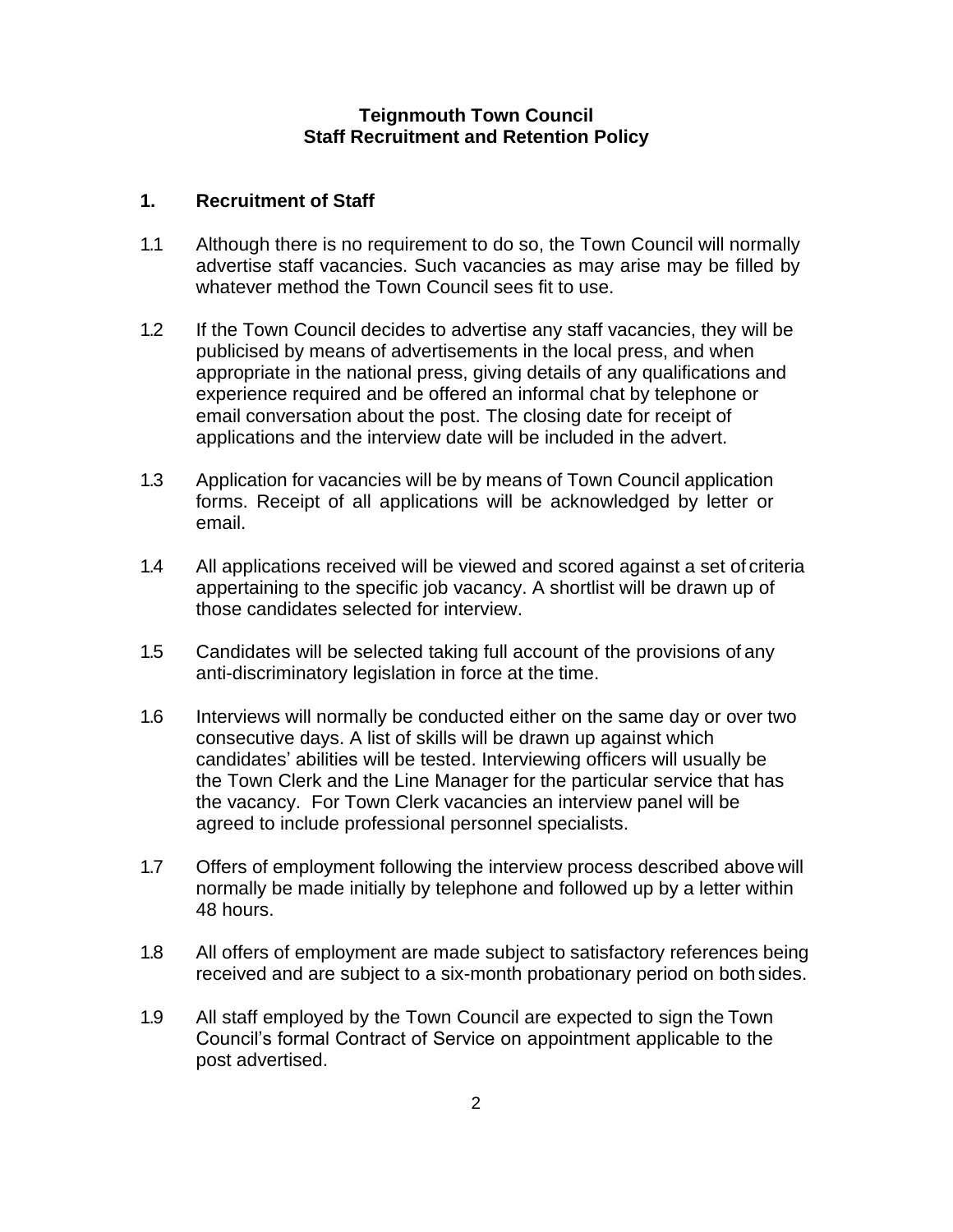- 1.10 All staff employed by the Town Council are paid in accordance with the nationally negotiated local government pay scales in force at the time.
- 1.11 All staff employed by the Town Council are entitled to join the Local Government Pension Scheme (LGPS) under Regulations pertaining at the time of appointment or decision to join the Scheme. There is no requirement to join the LGPS.

# **2. Retention and Training of Staff**

- 2.1 All staff employed by the Town Council will be subject to its appraisal scheme.
- 2.2 The appraisal scheme is formulated to provide a method of identifying any further training needs as well as monitoring staff performance and aiding in the retention of valuable members of staff.
- 2.3 The Town Council sees the provision of training as enhancing individual employee's opportunities for personal advancement, primarily within the organisation, where those opportunities exist. Staff training will also enhance the aim of high-quality service provision by the Town Council.
- 2.4 When staff vacancies arise, those employees already employed by the Town Council will be considered to fill a vacancy before it is advertised as detailed at paragraph 1.2. Although the number of employees is small, this will give opportunities for advancement within the organisation. Any 'promotion' will be considered on merit. Length of service with the Town Council, and the loyalty that this implies will be considered but will not be an over-riding issue for consideration.
- 2.5 Where appropriate, the Town Council will meet the cost of training, with the proviso that such costs will be refunded if the employee leaves the Town Council's employment within a period of two years of completion of such training. This will ensure that the full benefit of the training funded by the Town Council is retained.
- 2.6 Where appropriate, and provided it meets the current business requirements of the Town Council, it will seek to provide opportunities whereby staff can extend their personal and career development prospects by assuming additional responsibilities on a temporary or time limited basis. A system to encourage innovative thinking may be used to further career development.